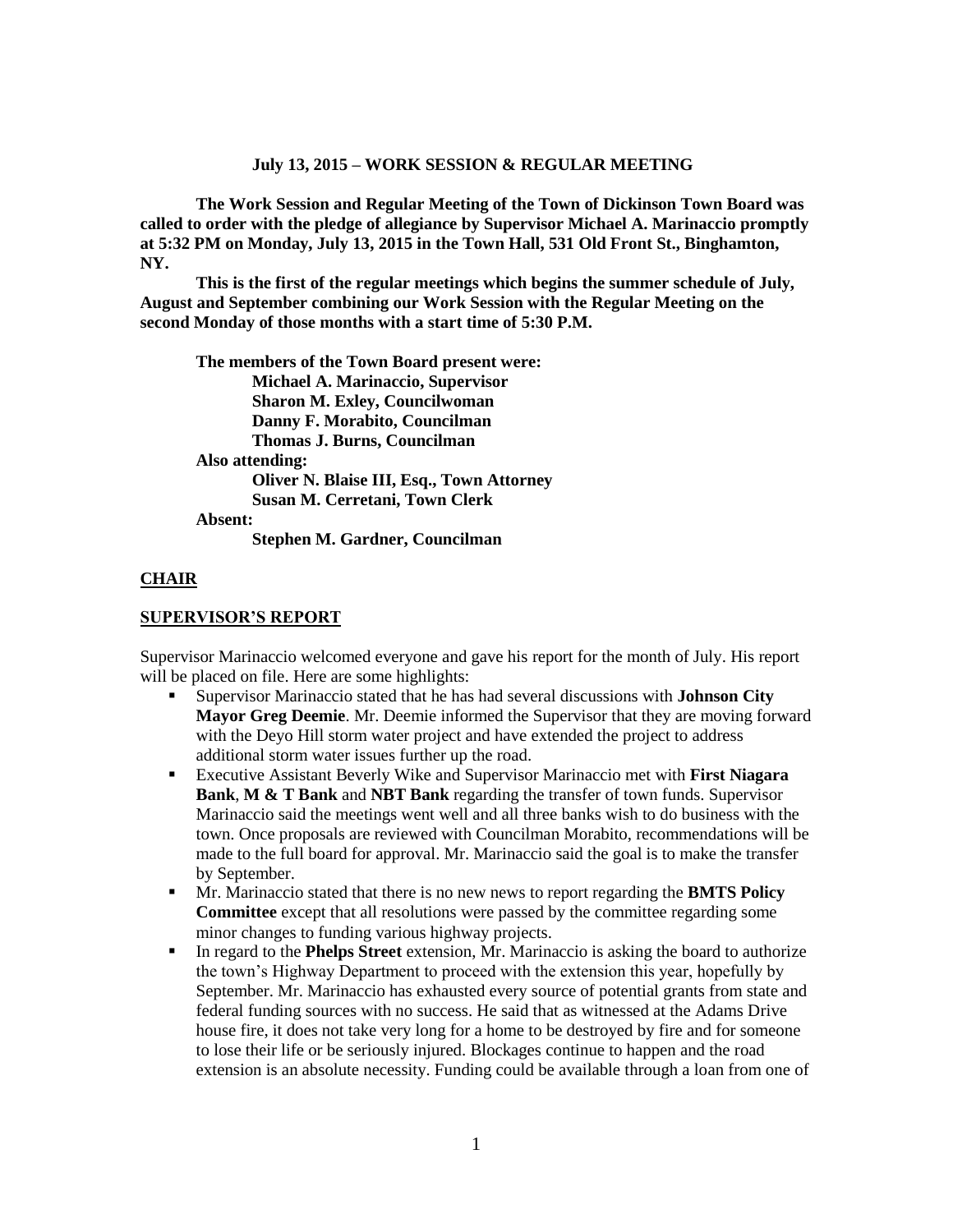# **SUPERVISOR'S REPORT (CONTINUED)**

the banks the town met with. Supervisor Marinaccio said that the town is looking at borrowing approximately \$200K and has investigated as to whether or not to take the money out of sales tax that **Public Works Commissioner Joel Kie** will be receiving, but that would close out the Highway Department's spending for maintenance, repairs and other expenses including salt purchases, for the remainder of the year. Mr. Marinaccio said this could be discussed during the business portion of tonight's meeting.

- Supervisor Marinaccio has been researching the **Hotel Occupancy Tax** and has forwarded some information to Attorney Blaise for his review. Mr. Marinaccio said there are towns and villages throughout the state that have this tax. Once we complete our research, we can have further discussion on whether or not we want to apply for this tax.
- As many of you are aware, we had a devastating house fire on Adams Drive a couple of weeks ago. One person died in the fire. The 911 call was received at 6:35 pm. The first fire company to arrive was from Binghamton, at 6:52 pm. The second fire company to arrive was from Port Dickinson at 6:35 pm. The **Town of Chenango Fire Company** arrived at 6:53. **Prospect Terrace Fire Company**, which is not in our district in Sunrise Terrace, was on standby but not called in by dispatch. This is an issue that needs to be discussed with the fire departments and emergency dispatch. Mr. Marinaccio also wants to discuss this fire response with the **Chenango Fire Department** to get their input. Also, the Chenango Fire Chief was the first on the scene at around 6:35, but because he was alone, he did not attempt to enter the home. Supervisor Marinaccio said that all of us need to have an understanding of fire emergency protocol and he stated that he will begin that process immediately.
- Regarding the State and Municipal Facilities Program and Grant, Supervisor Marinaccio and **Public Works Commissioner Joel Kie** have been receiving quotes from various vendors. The three projects listed for the grant are installation of automatic doors for the two entrances into the town hall, replacement of the retaining wall in the parking lot, and an information marquee.
- Supervisor Marinaccio stated that it looks like the **Microtel** project is moving forward. **Code Enforcement Officer Steve Rafferty** indicated that before a building permit can be issued, the developer needs to submit proof of Worker's Compensation and paperwork related to the transfer of Burbank Ave. to the developer.
- **The Zoning Board** will be meeting on July  $14<sup>th</sup>$ , 7:00 pm to review variance requests for the proposed **Farmer's Market** which will be located behind **Cornell Cooperative Extension** and on July 15, 6 pm, the **Planning Board** will review the site plans.
- The **New York State Department of Transportation** is nearing completion of the redesigned intersection of Front and Old Front Street. Mr. Marinaccio said that although there have been some minor delays, he believes the project has been progressing very well and that these changes will make this intersection much safer for traffic.
- Supervisor Marinaccio stated that he may ask the Board to enter into executive session at the end of the meeting to discuss a very sensitive issue with one of the town's residents. He will ask **Public Works Commissioner Kie and Code Enforcer Rafferty** to join the session.
- Supervisor Marinaccio received a copy of the letter from Steve and Heather Brown who reside at 8 Thomas Road in Dickinson that was sent to the **Binghamton Water and Sewer Department**. The Browns had a major backup of sewage in their basement and they are seeking payment to cover their expenses for damage and cleanup.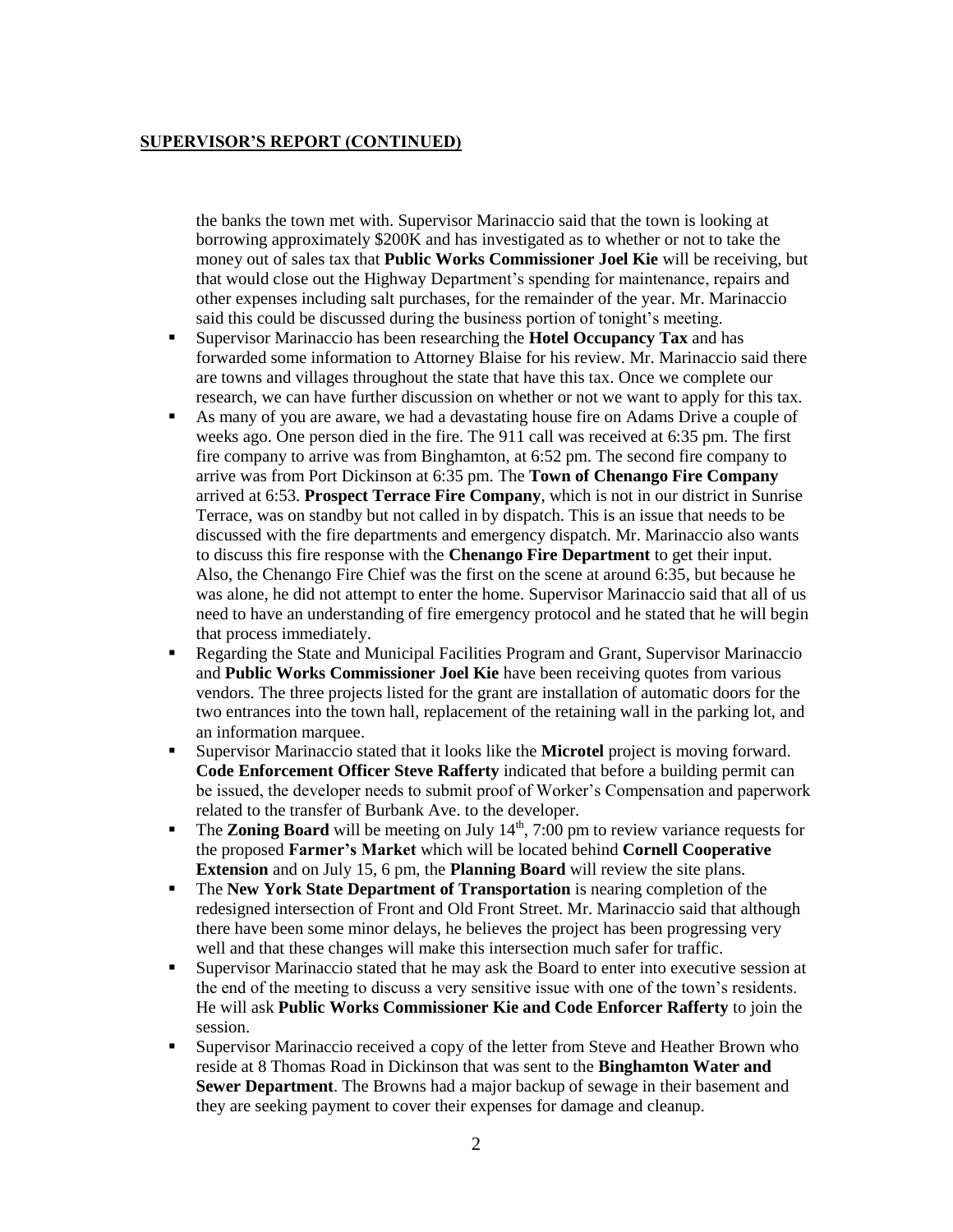# **SUPERVISOR'S REPORT (CONTINUED)**

### **Code Violations:**

- o 8 Stearns Rd., tall weeds and grass
- o 270 Lower Stella Ireland Rd, tall weeds and grass
- $\circ$  22  $\frac{1}{2}$  N. Louisa Street, tall weeds and grass, boat openly stored and not licensed, shed built with no permit and has to be removed
- o 22 ½ N. Louisa, issued an appearance ticket, weeds, junk vehicle and issues mentioned above.
- o Appearance Ticket issued to owner of 46 Sowden Street. Various safety violations.
- o 44 Downs Avenue, tall weeds and grass.
- o 46 Downs Avenue, tall weeds and grass

# **Dog Control Report:**

Supervisor Marinaccio is in receipt of the report for June, 2015 for both the town and the village. Stray cats, stray bears (5) calls, Stray dogs, dog chasing a cat, 5 dogs on one property. Owner claimed he rescued the dogs and was attempting to find them homes, Dog Control Officer later noticed an article in the newspaper and this same owner stated that he was a breeder of pit bulls. Multiple citations were to be issued and the owner claimed he was being evicted and was leaving town by June  $27<sup>th</sup>$ .

 **NYSEG Warning Letters:** No letters issued.

# **CHAIR**

### **PUBLIC COMMENTS**

Residents from Maiden Lane were in attendance to voice their concern over the storm drainage problem that they have been experiencing for the last four or five years and stated that the problem wasn't this bad until BOCES graded the area. Public Works Commissioner Joel Kie and Town Engineer will take a look at it.

Mr. Lombardini, a resident who resides at 201 Lower Stella Ireland Rd., remarked that he is also having storm water problems and questioned who is responsible. Supervisor Marinaccio explained that certain roads within the Town of Dickinson are maintained by the County – State Street, Bevier Street and Prospect Street are county roads. Mr. Marinaccio advised the resident to call Dan Schofield at the County.

### **APPROVAL OF MINUTES**

On a motion by Councilwoman Exley, seconded by Councilman Burns to approve the Work Session and Regular Meeting Minutes of June 1, 2015 and June 8, 2015. All in favor. Vote -4 Ayes, Nays-0, Absent-1. All in Favor.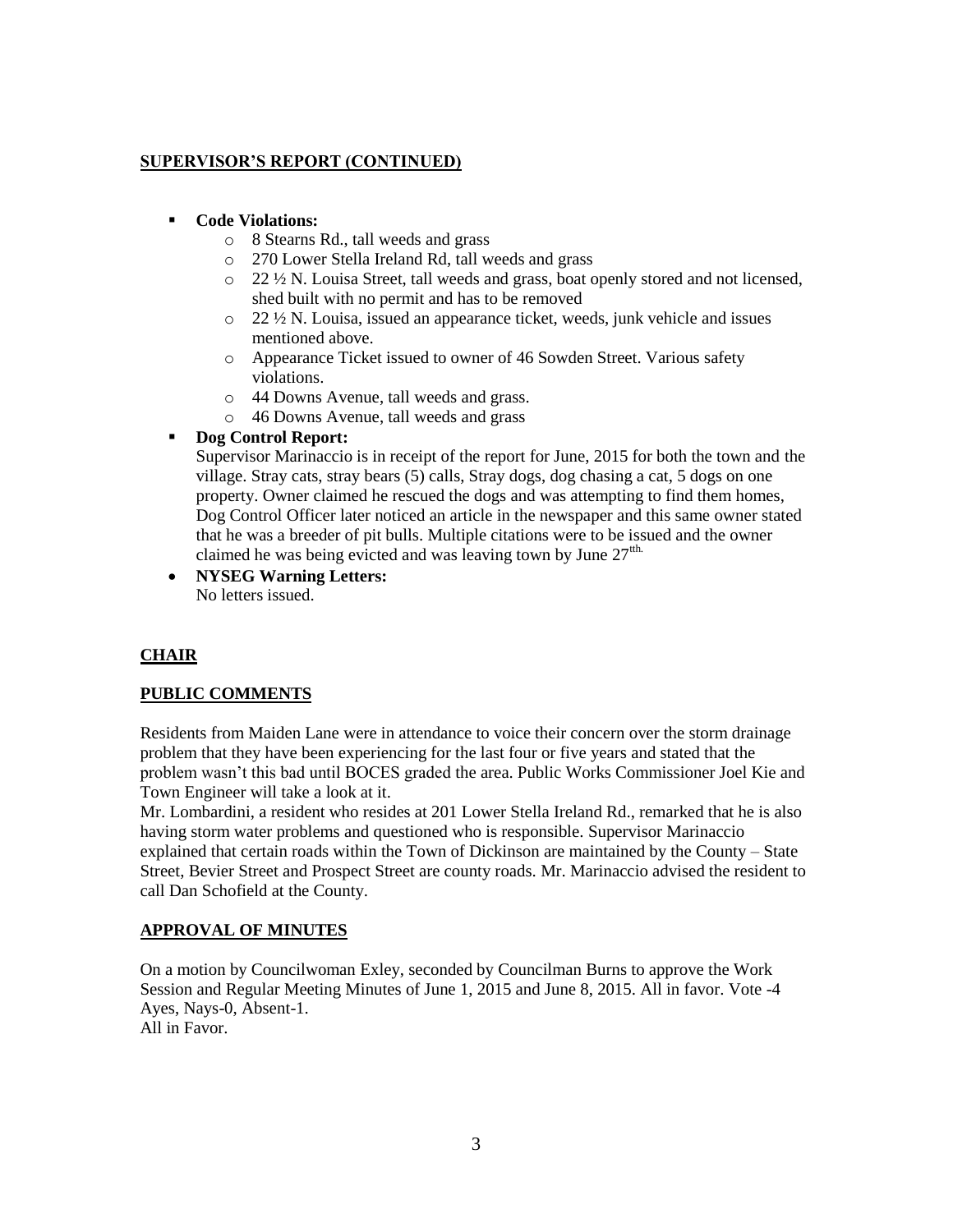### **ABSTRACT #7**

Abstract Summary of Audited Vouchers for Funds in the amount of \$358,954.48. On Motion from Councilman Morabito, seconded by Councilman Burns to approve. Vote Ayes – 4, Nays – 0, Absent-1.

> Supervisor Marinaccio voting Aye Councilman Gardner Absent Councilwoman Exley voting Aye Councilman Morabito Aye Councilman Burns voting Aye Unanimously passed and noted as duly adopted.

### **ATTORNEY**

#### **932 UPPER FRONT STREET PROPERTY**

Attorney Blaise reported that the Town of Chenango rejected the request to pay the \$100 fee for the cost of survey of the 932 Upper Front Street property belonging to Mr. and Mrs. Lothar Schlesiger. The Schlesigers must bear the cost.

### **MARIAN STREET**

Public Works Commissioner Joel Kie stated that the Marian Street property has been too wet and swampy to clear the debris.

### **GARBAGE RENEWAL BID**

Regarding the Garbage Bid Renewal, Attorney Blaise marked the garbage bids returnable the Friday before the August  $10^{th}$  meeting. The bid opening will be at the August  $10^{th}$  meeting. The current Garbage Bid Contract (2014-2015) is \$188,698.00. Attorney Blaise presented a revised bid sheet with both 2 year and 3 year bids for 2016-2017 and 2016-2018. Attorney Blaise deleted the white goods pickup because the town has never done it; the County has been so successful with the cleanup day, and to keep the bid sheet neater and less confusing. Attorney Blaise is asking for approval of spec sheet. Attorney Blaise will send forms to Town Clerk Susan Cerretani to contact bidders directly and to have a notice soliciting bids published in the newspaper.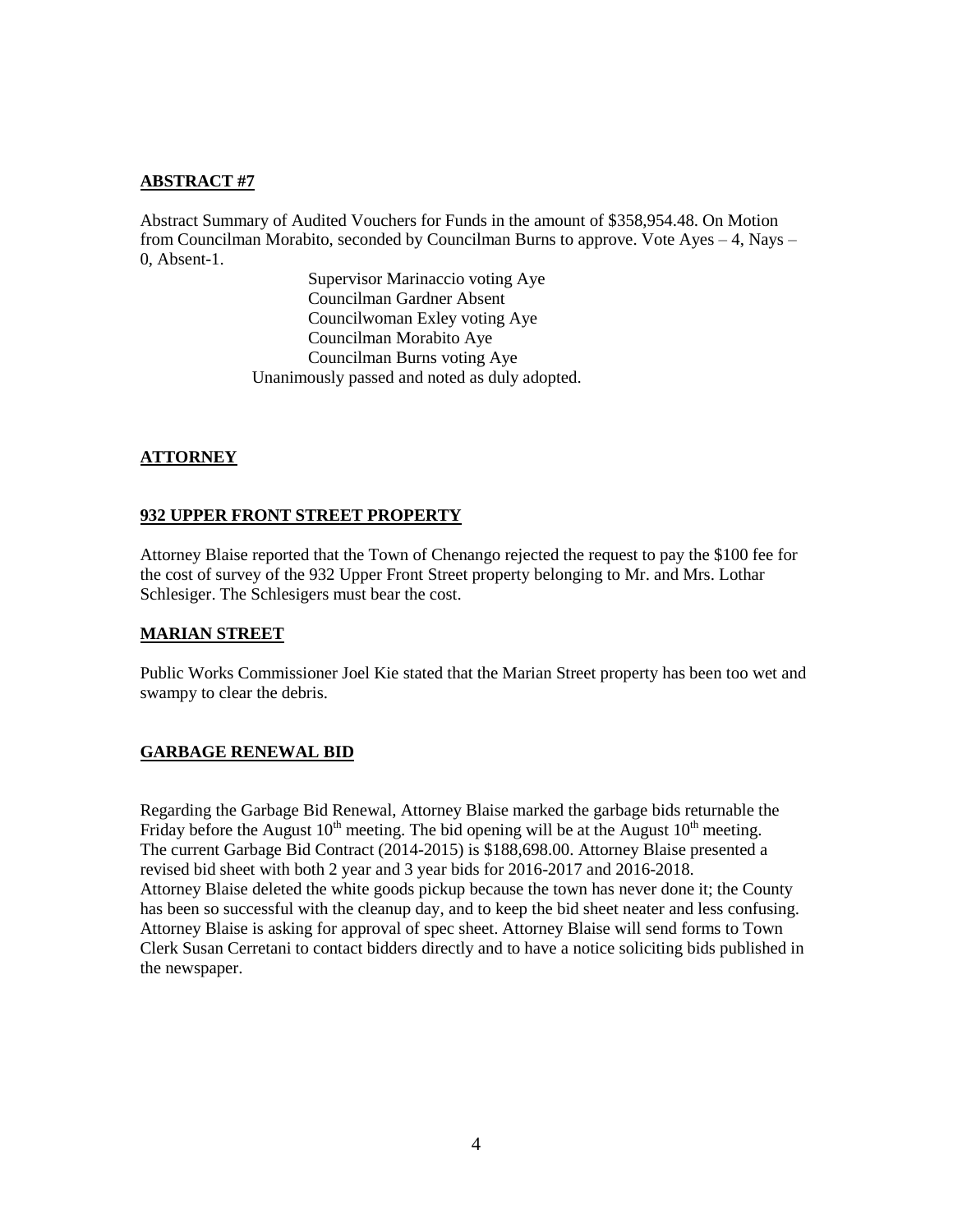#### **LEASH LAW**

Attorney Blaise stated that during the course of a meeting regarding a recent dog bite case, **Dog Control Officer** Greg Starley pointed out what he perceived to be an inconsistency in the town's leash law. The issue is within the definition and interpretation of a dog "At Large" section A.

This is the model law from the State. The board needs to make a decision to change or delete section A.

A discussion followed. It was agreed that control is objective and there is no substitute for a dog on a leash. There are no guarantees that a dog will remain in control while unleashed. For the protection of everyone dogs need to be leash. A Public Hearing will be scheduled for August  $10<sup>th</sup>$ at 5:30pm amending dog control law.

#### **RESOLUTION 2014-18**

The following Resolution was offered by Councilman Morabito, who moved its adoption, seconded by Councilman Burns to wit:

BE IT RESOLVED, by the Town Board of the Town of Dickinson, Broome County, New York as follows:

**Resolution to set a Public Hearing on August 10, 2015 at 5:30 pm regarding the adoption of a Local Law that would amend Chapter 229 of the Town Code, pertaining to animals.**

#### **(Copy on file in Town Clerk's office)**

The question of adoption of the foregoing Resolution was duly put to a vote on roll call which resulted as follows: All in favor. Vote  $Ayes - 4$ , Nays  $-0$ , Absent -1.

> Supervisor Marinaccio voting Aye Councilman Gardner Absent Councilwoman Exley voting Aye Councilman Morabito voting Aye Councilman Burns voting Aye

All in favor: Copy on file.

A request was made for **Dog Control Officer** Greg Starley to attend the Public Hearing meeting August  $10^{th}$ , 2015 at 5:30 pm.

#### **TAFT AVE SURPLUS**

Attorney Blaise commented that progress has been made regarding the transfer of the Taft Avenue property. The property will be surveyed along with the deed to convey according to attached description. The property is described as being located at the westerly end of Taft Ave. A Public Hearing to declare the westerly end of Taft Ave. property as surplus for August  $10<sup>th</sup>$  at 5:35 will be scheduled.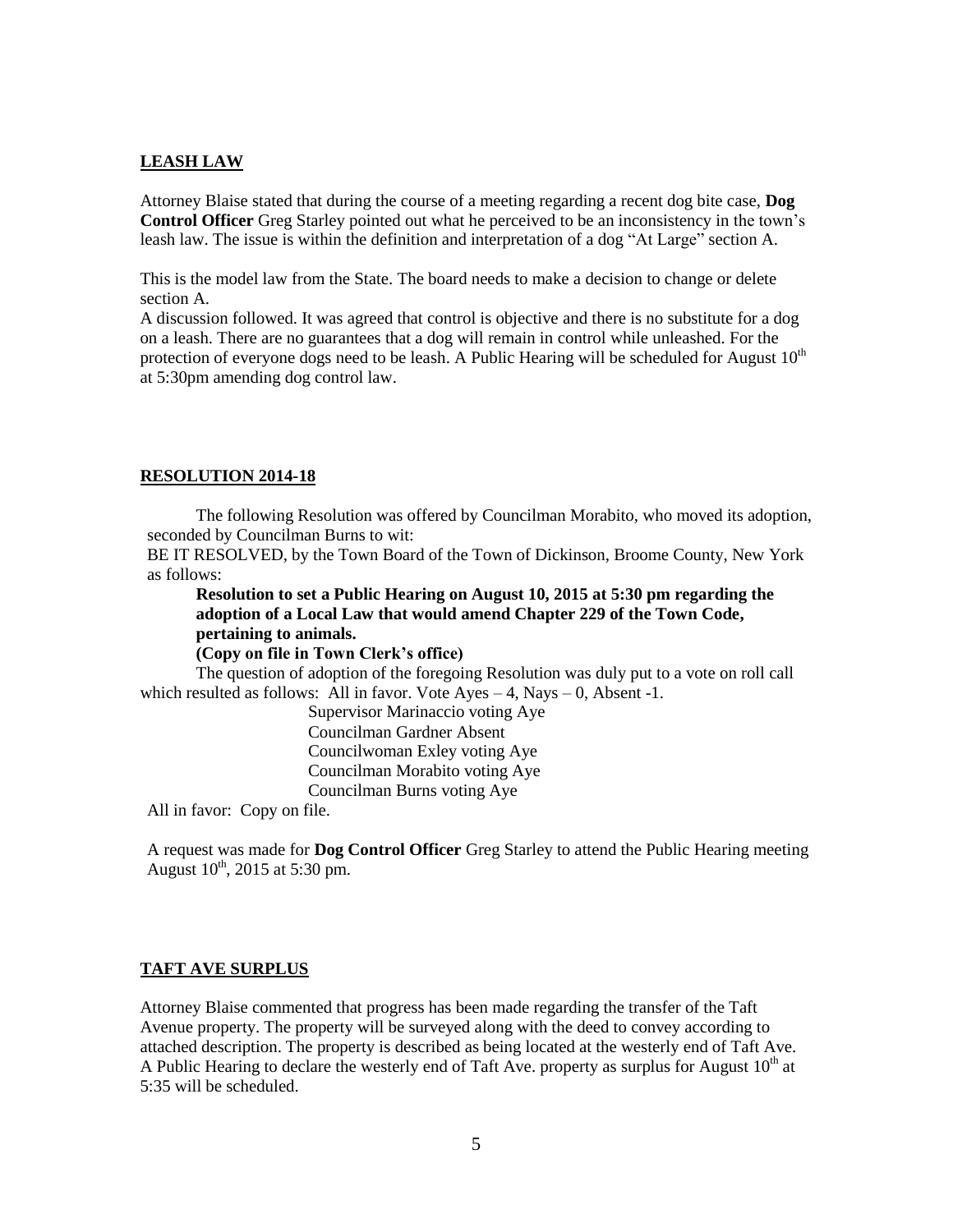#### **RESOLUTION 2015-19**

The following Resolution was offered by Councilman Daniel Morabito, who moved its adoption, seconded by Councilwoman Exley to wit:

BE IT RESOLVED, by the Town Board of the Town of Dickinson, Broome County, New York as follows:

**Resolution declaring certain Real Property, specifically the parcel containing the town's right of way, located at the western end of Taft Avenue, as surplus, authorizing the town board to dispose of said parcel, and authorizing the supervisor to execute any documents necessary to effectuate said transfer.**

The question of adoption of the foregoing Resolution was duly put to a vote on roll call which resulted as follows: All in favor. Vote  $Ayes - 4$ , Nays  $-0$ , Absent -1.

> Supervisor Marinaccio voting Aye Councilman Gardner Absent Councilwoman Exley voting Aye Councilman Morabito voting Aye Councilman Burns voting Aye

All in favor.

#### **DPW AGREEMENT WITH VILLAGE**

Attorney Blaise met with Supervisor Marinaccio, Commissioner of Public Works Joel Kie and Councilman Morabito last week regarding revisions to the **Department of Public Works Agreement** with the **Village of Port Dickinson**. They came up with changes limiting the Town's obligations to snow and ice removal, mowing, and landscaping at the Village Hall. Any other maintenance and upkeep would be the Village's responsibility. Attorney Blaise, pending the board's approval, will send the agreement to the Village for their comments and revisions. Attorney Blaise told Public Works Commissioner Joel Kie that he will have to discuss the park dumpster and bathroom with the village.

Attorney Blaise included a provision in the agreement, basically a procurement policy, which any expenditures or invoices for things that were done on behalf of the village would go to the village for record keeping purposes. However there is an exception allowing Public Works

Commissioner Joel Kie the authority to incur certain costs without prior approval from the village. Attorney Blaise assigned a \$2,500 amount as this expense limit, which is negotiable. The term of payments due under the agreement for employee salaries and benefits, administrative services, fuel cost, would be paid on a quarterly basis instead of an annual basis in that it would make it easier and more acceptable to the village. The town will purchase salt and bill back the Village.

Specific amounts of administrative service costs have not been included in the contract and will be subject to adjustment and negotiation on an annual basis.

There will be an immediate cost savings to the village upon hiring new employees when current employees retire and maintain Mr. Kie's work crew and flexibility in order to cover both municipalities.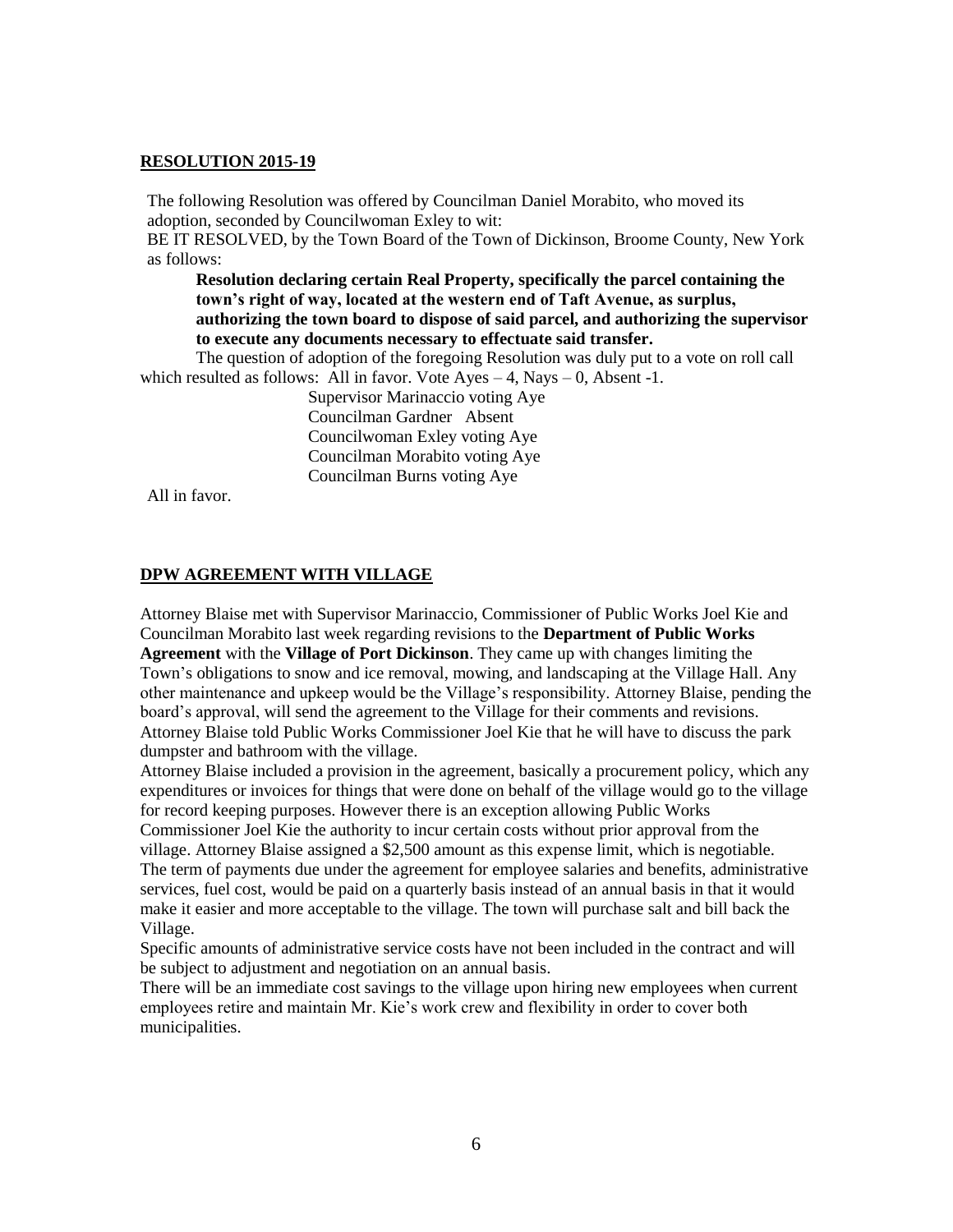Currently the town pays for Water Superintendent Daniel Miller and Public Works Commissioner Joel Kie's salaries. The town will seek \$15,000 to offset the amount of time the Commissioner of Public Works and the Water Superintendent devote to the village.

Attorney Blaise will send out an email to Mayor Burke to review with the village board and get back to the town.

Supervisor Marinaccio commented that it is a win-win for the village and the town.

Councilman Morabito voiced concerns about some of the language in the contract. He wants to make sure that the village knows that they are still in control but Mr. Kie will be performing the work and services for the village. Attorney Blaise stated that he will add language to the contract to ensure that both the village and town are protected.

The board agreed to give Attorney Blaise approval to proceed with the revisions to the Department of Public Works Agreement.

#### **RESOLUTION 2015-20**

The following Resolution was offered by Councilwoman Sharon Exley, who moved its adoption, seconded by Councilman Burns to wit:

BE IT RESOLVED, by the Town Board of the Town of Dickinson, Broome County, New York as follows:

#### **Resolution approving Jae Sutherland and Allison Clark as duly elected Active Members of the Prospect Terrace Fire Company pursuant to Section 1402 of the not for Profit Corporation Law of the State of New York.**

The question of adoption of the foregoing Resolution was duly put to a vote on roll call which resulted as follows: All in favor. Vote  $Ayes - 4$ , Nays  $-0$ , Absent -1.

> Supervisor Marinaccio voting Aye Councilman Gardner Absent Councilwoman Exley voting Aye Councilman Morabito voting Aye Councilman Burns voting Aye

All in Favor.

### **CHAIR**

### **BANKING**

Councilman Morabito commented that as previously indicated by Supervisor Marinaccio, a meeting was held with three banks **- M & T Bank, First Niagara Bank and NBT Bank. Chase Bank** is the town's current banker. We are changing because **Chase Bank** no longer wants to remain in the municipal business. Councilman Morabito asked to make a motion to use **NBT**  Bank as the town bank effective September 1<sup>st,</sup> 2015. Councilwoman Exley commented that she works with **NBT Bank** at the County and is very pleased with their service. The Town Clerk also uses **NBT Bank**. NBT is willing to offer small loans.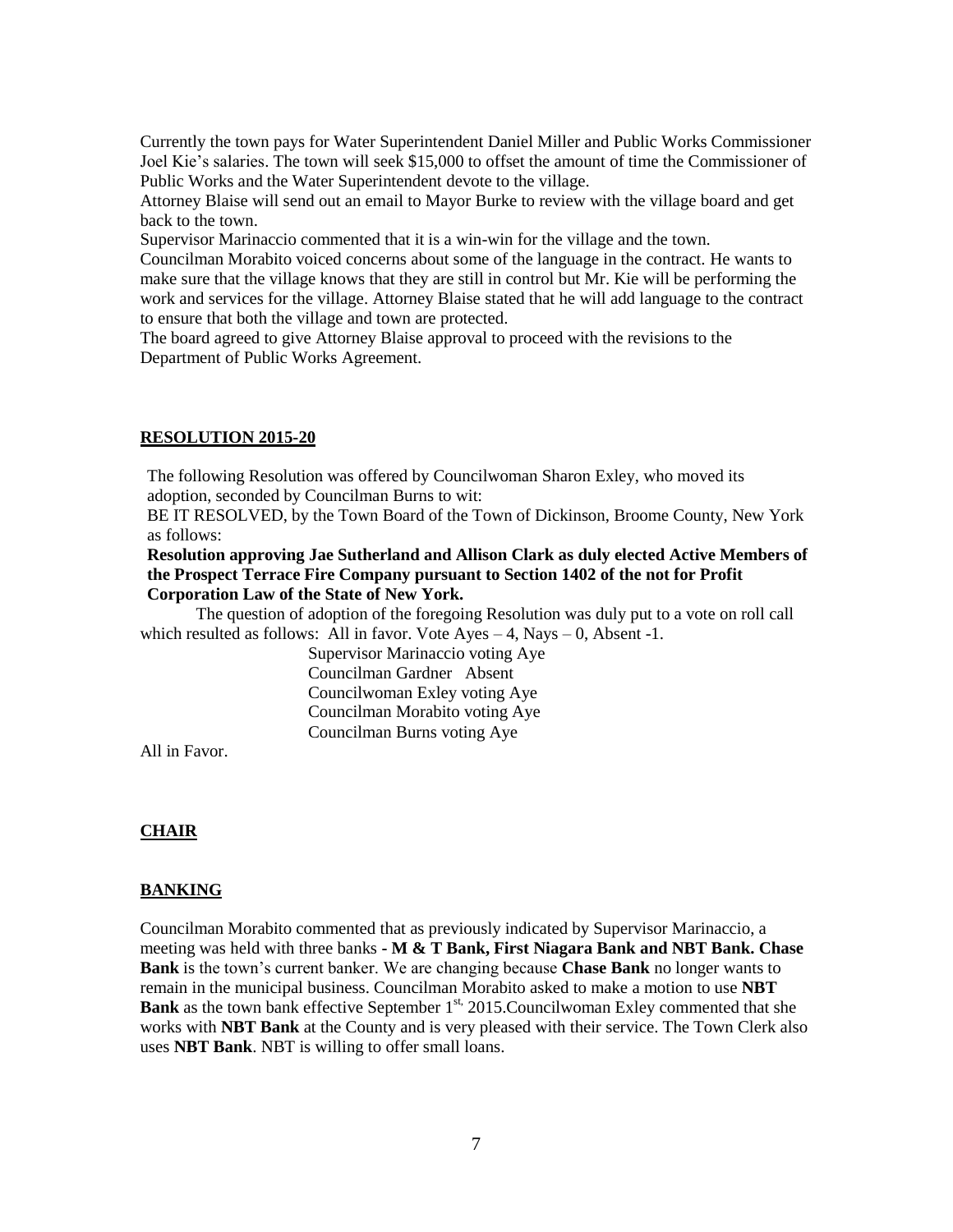#### **RESOLUTION 2015-21**

The following Resolution was offered by Councilman Morabito, who moved its adoption, seconded by Councilman Burns to wit:

BE IT RESOLVED, by the Town Board of the Town of Dickinson, Broome County, New York as follows:

#### **Resolution approving the use of NBT Bank as the Town of Dickinson's bank effective September 1 st , 2015.**

The question of adoption of the foregoing Resolution was duly put to a vote on roll call which resulted as follows: All in favor. Vote  $Ayes - 4$ , Nays  $- 0$ , Absent -1.

> Supervisor Marinaccio voting Aye Councilman Gardner Absent Councilwoman Exley voting Aye Councilman Morabito voting Aye Councilman Burns voting Aye

All in Favor.

### **BMTS**

**BMTS** held a **Public Hearing** last Thursday, July 9<sup>th</sup>. Four people attended the meeting. Supervisor Marinaccio said that it was a very informative meeting and wished more people would have attended.

#### **PHELPS STREET EXTENSION**

Supervisor Marinaccio would like to avoid an emergency situation in the Rogers Mountain Way area. He commented that he town has been very fortunate in that there hasn't been an emergency when the train has blocked the road which is the only egress from that area, but feels that it is a time bomb. The town board along with and Attorney Blaise and Public Works Commissioner Kie have put things in place as far as obtaining the right of way, obtaining the property to build the road. The town has not budgeted money for this project, but Supervisor Marinaccio would like to build a road in the late fall. The town received a quote of \$175,000 for an oil and stone road. Town Engineer Ron Lake would prefer stone and oil, wait one year or two then top it. Rogers Mountain Way is oil and stone. Engineer Lake stated that if we wait for a year or two the cost of asphalt won't be as much. Supervisor Marinaccio stated that the he town can't begin work until we get the loan, but he would like to get the board's approval pending approval of the loan. The town will ask for \$250,000. Contractor Robert DeVincentis and Self Help will perform the work. Some tree clearing was performed last year but some clearing still needs to be done. **NBT Bank** is willing to give the town a loan. **Administrative Assistant** Beverly Wike will obtain quotes for interest rates from **NBT Bank** and then forward to Attorney Blaise for consideration of the financing for the project.

Councilman Morabito stated that if the town goes with an installment loan the town will be locked into a yearly payment. If the town bonds, the town can alter the payment each year. There is a \$1,000 renewal fee every year. Councilman Morabito stated that once the figures are obtained, the board will make a financial decision on which way is best. Once the quotes are received, Attorney Blaise will consider whether a formal resolution can be presented at the August meeting to approve a bond not to exceed the cost of \$250,000.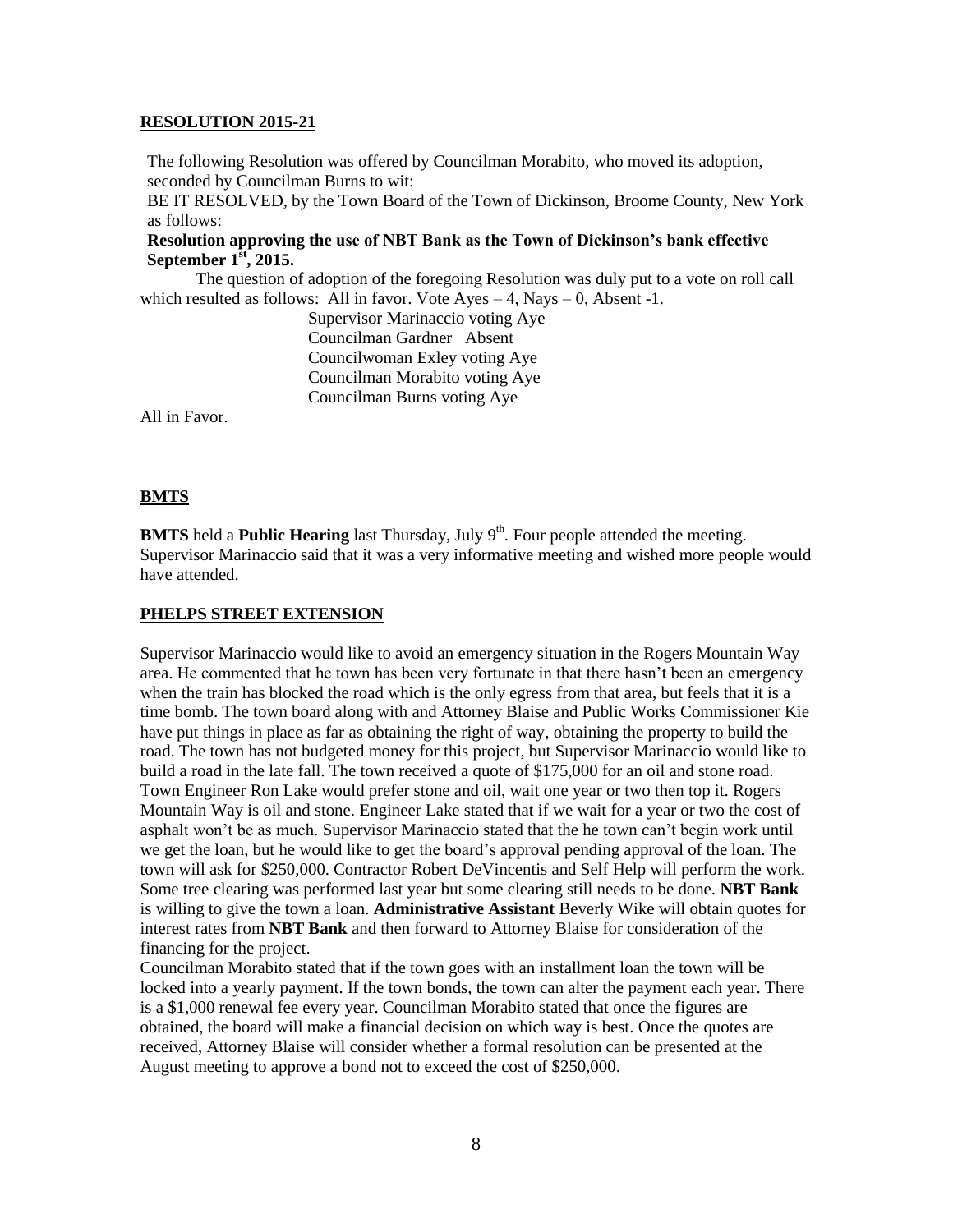# **GRANT**

Supervisor Marinaccio stated that the town should be receiving the Grant by the end of the month and that he needs to verify that our procurement policies are being followed.

### **SEX OFFENDER**

Supervisor Marinaccio commented that there has been no action taken at the last Assembly session and no change to the Bills to the Assembly and the State regarding the sex offender statewide issue.

Mr. Marinaccio has a call in to Assemblyman Crouch questioning if and when it will come up again and what the chances are that the law will change back to where the town can have its own stricter laws regarding to sex offenders.

# **HIGHWAY DEPARTMENT**

# **COMMITTEE REPORTS:**

# **PUBLIC WORKS – WATER DEPARTMENT & HIGHWAY DEPARTMENT**

- There has been illegal dumping of scrap metal, televisions, etc. at the cemetery. It was reported to Sheriff's Department.
- Hot air balloonist has asked for permission to launch from the Sunrise Terrace Park. He is fully insured. It was agreed upon to grant him permission and that it is good for the neighborhood.
- $\bullet$  13 catch basins need to be cleaned. We have had the  $2<sup>nd</sup>$  rainiest month on record. Can't get into them to repair.
- 2 tractors broke down drive shafts fixed. Had to order parts and wait.
- Milling Bellaire on Friday
- City of Binghamton milled Merrill Street and billed the Town.
- Highway Department notifies emergency departments when steep roads are going to be restricted.
- Crews closed Prospect Street today to repair potholes.

### **PLANNING & ZONING BOARD**

Planning Board Chairman David Wasser has compiled a list of Town of Dickinson officials from 1891 to the present. Town Clerk Susan Cerretani will publish this information to the Town of Dickinson website.

Planning Board meeting: Wednesday 6pm

Zoning Board of Appeals meeting: Tuesday 7pm

125th Anniversary Celebration planning meeting will be held after tonight's meeting.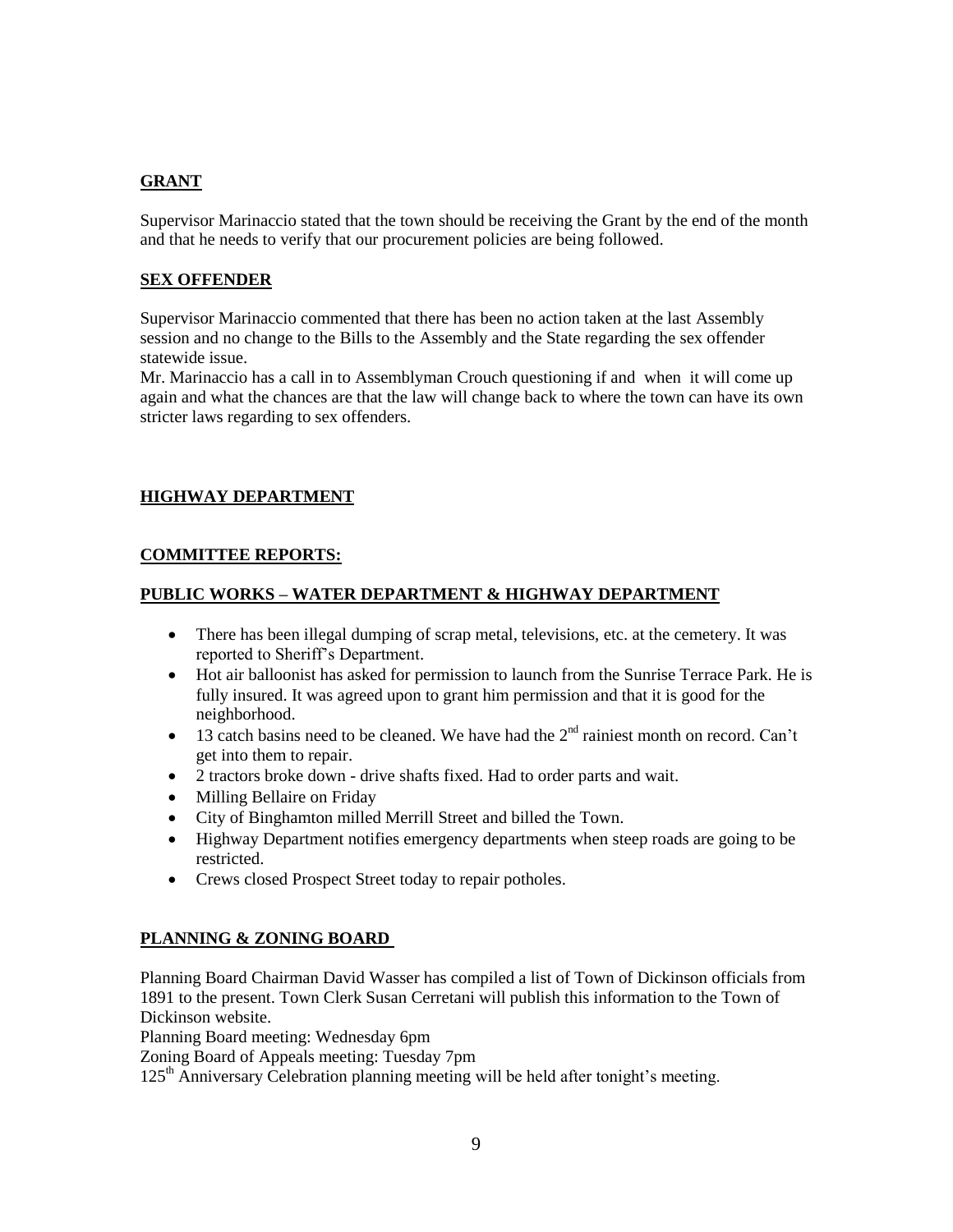# **ASSESSOR**

Attorney Blaise stated that here have been issues raised with the assessments on some of the commercial properties within the Town of Dickinson on Upper Front Street. **Assessor Jack Cahill** is requesting approval for study by appraiser John McDonald, as an independent assessor for commercial properties, to provide background and preliminary independent research in the event that the assessor needs to negotiate with these commercial properties should they seek to reduce or change their assessments. This would be useful if any of them decide to file a tax assessment petition. This will give Assessor Cahill the information he needs to start discussions with property owners and the information he needs to defend the town in a formal suit. The fee for the consultation services is \$750. Additional services would be billed at \$120.00 per hour.

On a motion by Councilman Morabito and seconded by Councilman Thomas Burns to approve a study of commercial properties by appraiser John McDonald. All in Favor.

# **MONTHLY FINANCIAL REPORTS**

Monthly report from the Supervisor for the month of **May**. Motion to approve. On a motion by Councilman Morabito seconded by Councilman Burns. All in favor

### **TOWN CLERK MONTHLY FINANCIAL REPORTS**

Councilman Morabito made a motion to accept the **Financial Report** for the **Town Clerk** for June in the amount of \$1,160.36.On a motion by Councilman Morabito seconded by Councilman Burns.

All in favor.

#### **Town Clerk's Report**

| <b>JUNE 2015 in the amount of: \$1,160.36</b> |            |
|-----------------------------------------------|------------|
| <b>NYSDOH</b>                                 | \$22.50    |
| NYS Ag & Markets spay/Neuter program          | \$43.00    |
| NYS DECALS (Hunting/Fishing)                  | \$0.00     |
| Supervisor Town of Dickinson                  | \$1,071.24 |

#### **DEPUTY TOWN CLERK**

**Town Clerk** Susan Cerretani announced that she has filled the position of **Deputy Town Clerk.** Karen O'Neil, as resident of Sunrise Terrace and the Town of Dickinson will start as **Deputy**  Town Clerk on Monday, July 20<sup>th</sup>.

### **CODE ENFORCEMENT**

- 478 Glenwood Road tall weeds and grass
- 45 Pulaski Street garbage not picked up